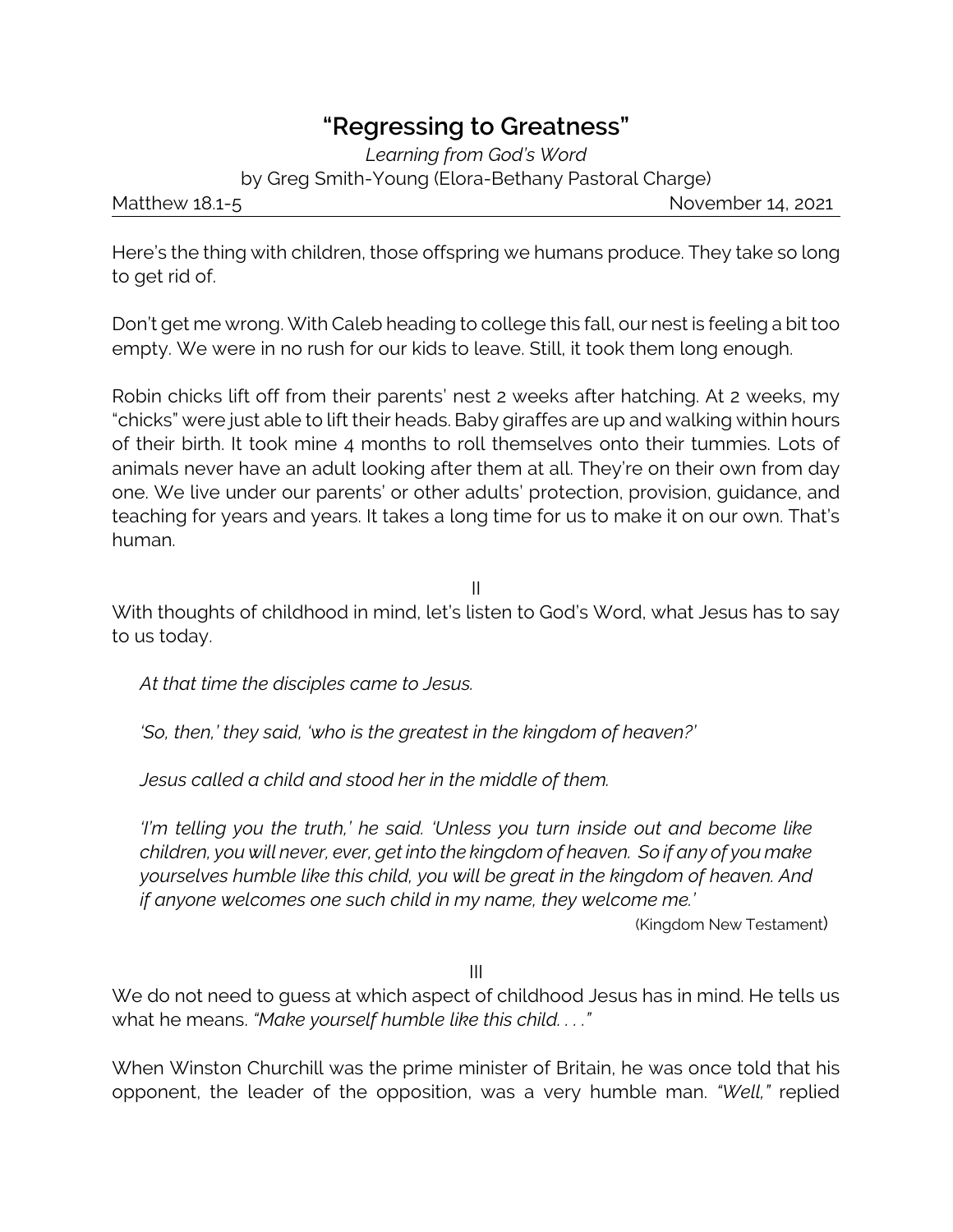Churchill, *"he has a lot to be humble about."*<sup>1</sup>

We can think of humbleness in different ways. <sup>2</sup> Maybe a humble person says, *"I am nothing."* Compared to others, I don't measure up. Certainly that's what Churchill thought of his opponent. Is that the best sort of humbleness?

Or, maybe humbleness is saying, *"I am nothing, compared to what I could or should be."* I have not achieved what I should have. I have failed to accomplish what I expected of myself, or what others of me. It's like we have Churchill grumbling around in our minds, quipping dark thoughts. Scary to imagine. Not helpful, either.

What about this idea of humbleness? I am humble when I realize I cannot be something on my own. I can't exist on my own. That makes me like every other person, like every other creature in all God's creation. $^3$  It's not that I can choose to be this way, as if existing on my own is ever an option. Necessarily, I am bound to others. Necessarily, I depend on them. Humbleness is accepting this truth, and celebrating it. It's human.

Saying "I am nothing," or "I am nothing compared to what I could or should be," that's humbleness that compares. "*I can't be something on my own"* is a humbleness that connects.

IV

I think this is what Jesus is talking about, when he tells us to make a child our teacher.

A child has no illusions of independence. Sure, they make tentative stabs at it. A toddler insists on doing it *"all my byself."*<sup>4</sup> A preteen pushes boundaries. Still, they know, they count on, that there are people looking after them and out for them. People who love them. (If a child does not have that, it's not the child's doing. It's a tragedy.)

Children know they belong with others, and they are who they are because they belong. They know they are dependent, and that it is good.

Apparently we grow up. We suppose that becoming an adult is leaving the illusions of

Quoted in John P. Bowen, The Unfolding Gospel (Minneapolis MN: Fortress, 2021), 9.

What follows comes from an essay by Miroslav Volf, quoted in Andrew Root, The Congregation in a Secular Age (Grand Rapids MI: Baker, 2021), 237f.

 $3$  Volf writes, "Along with other human beings and the rest of creation, my own self is not the kind of [being] that could be something on its own."

<sup>4</sup> That's how one of my children would put it, insistently, seriously, and hilariously.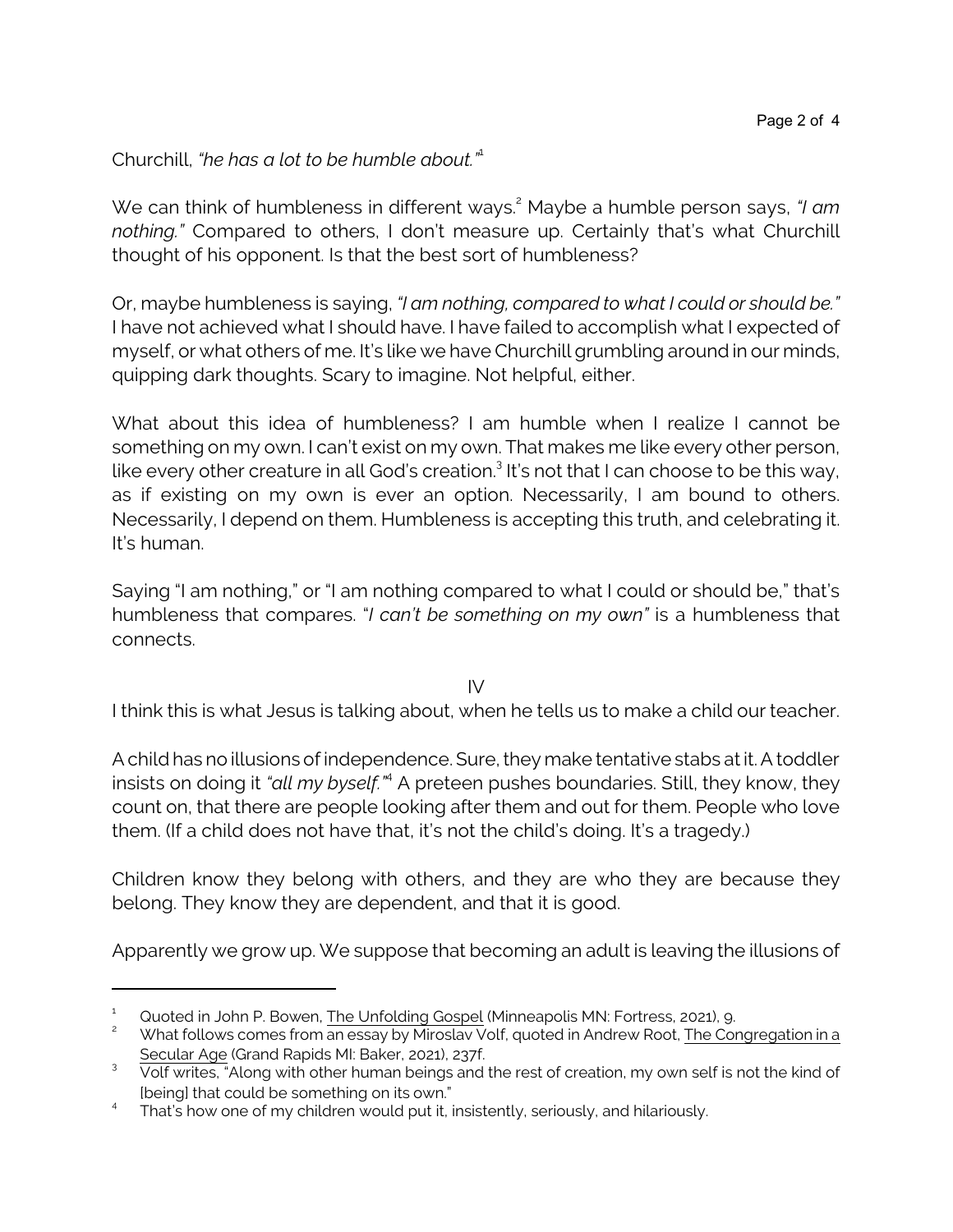childhood behind. Truthfully, adults simply have new illusions. Illusions that we can be non-dependent, self-sufficient, that we make ourselves.

This was true in Jesus' time. How much more is it true for us modern people. We have turned un-dependence into a goal, being self-made into a virtue, and self-sufficiency into an idol.

Not for Jesus. He knows childhood is not a stage we pass through onto something more important. Childhood is when we are true to our basic, God-crafted nature. 5 God forms us for relationships.<sup>6</sup> We belong to others, and they belong to us.

When we are lost to that, a child is what we need to re-become. Repent. Turn around from the wrong way, and start going right. Regress to childhood dependence. That is greatness is God's Kingdom.

V

In this episode of Jesus, he calls us to make 2 moves. First, an away-move. To fit into what it is like when God reigns, when the ways of the world are finally made into God's ways, when the kingdom comes . . . to fit into that, we need to move away from who we have been, toward who we truly are. Humble, not trying to be something on our own, like a child.

The second move that Jesus calls us to is an embrace. To be Jesus' people together, welcome children. "*Jesus called a child and stood her in the middle of them.*" She (or he; we don't know the child's gender), Jesus made her their teacher. Our teacher.

We need children to show us the way of Jesus.

When we get down to play with a child . . . when we get eye-to-eye, we enter into his world. We join in his imagination. We become with him, for him. It's his gift for us.

A child, whatever else might be going on, lives in that moment. The sorrows of that

<sup>5</sup> A young Dietrich Bonhoeffer—he was 22 at the time—gave a talk to the German-speaking congregation he was pastoring in Barcelona, Spain. It was titled,"Jesus Christ and the Essence of Christianity." After quoting Matthew 18:2-3, he said, "For Jesus, the child is not merely a transitional stage on the way to adulthood, something to be overcome; quite the contrary, he or she is something utterly unique before which the adult should have the utmost respect. For indeed, God is closer to children than to adults. In this sense, Jesus becomes the discoverer of the child." Quoted in Root, 231.

<sup>6</sup> Root says, ""To be a child is to be a person who reminds us all that we are the kind of creatures who have our being in and with others. We are persons who need relationship in order to be." Root, 238.